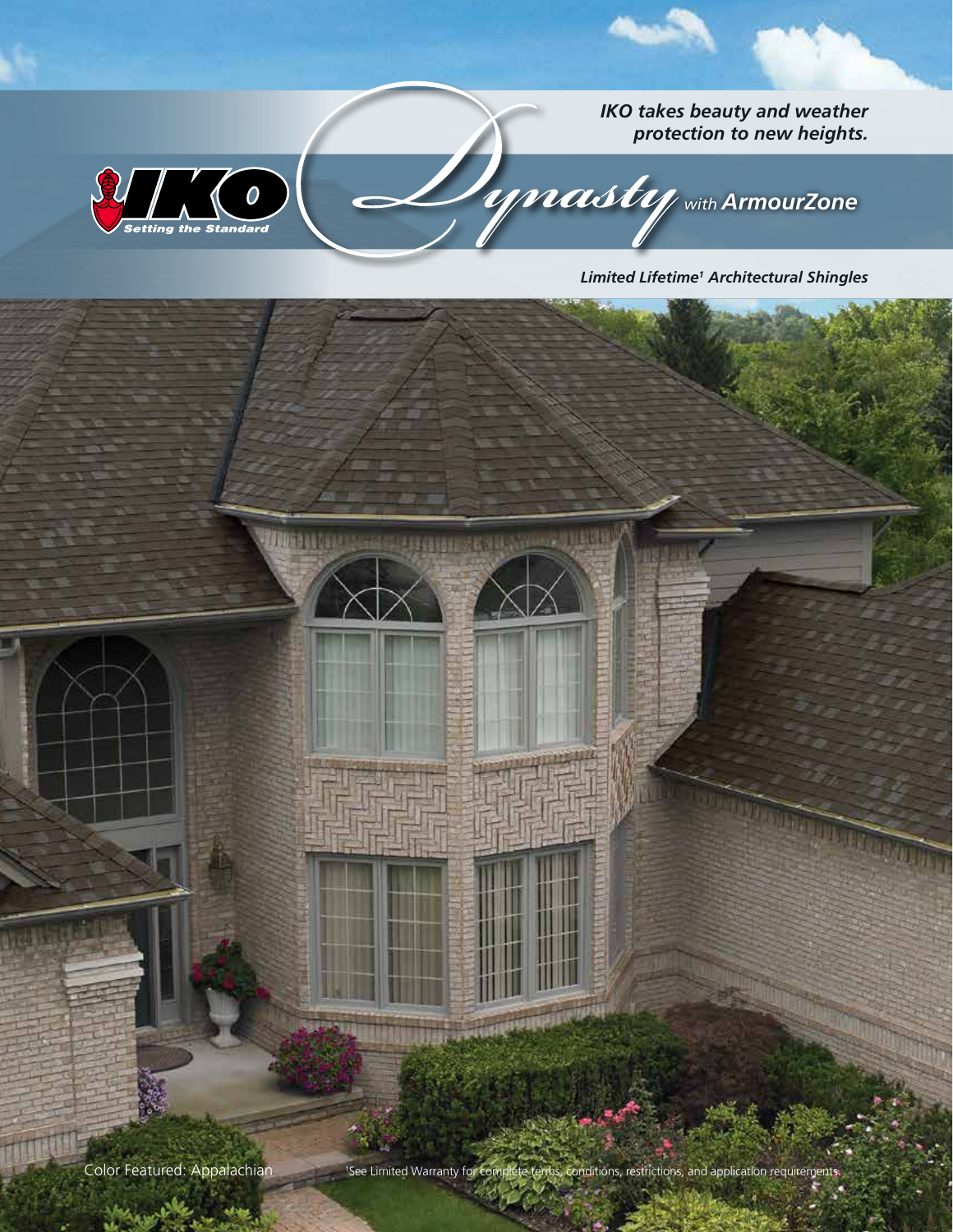# EXTREME Good Looks Make your home the envy of your neighborhood

IKO's Dynasty™ premium laminated architectural shingles offer protection from inclement weather and peace-of-mind. PLUS they look fantastic, boost curb appeal and can potentially increase the resale value of your property.

Deep shadow bands add contrast and dimensional profile to give your roof a stunning, impressive appearance and roofline.

#### **DynastyTM shingles with ArmourZone are manufactured in IKO's special "Advantage" size. Bigger than most competitors' comparable product, they offer greater exposure to give you a dramatic-looking roof that really stands out from the ordinary.**

Choose from 7 fresh, bold color blends. IKO's Color Blend Technology offers the perfect match for your home's architecture and your personal sense of style from rustic to urban, traditional to modern. Co-ordinated hip and ridge cap shingles are the ultimate accessory to create a spectacular new roofscape for your home.

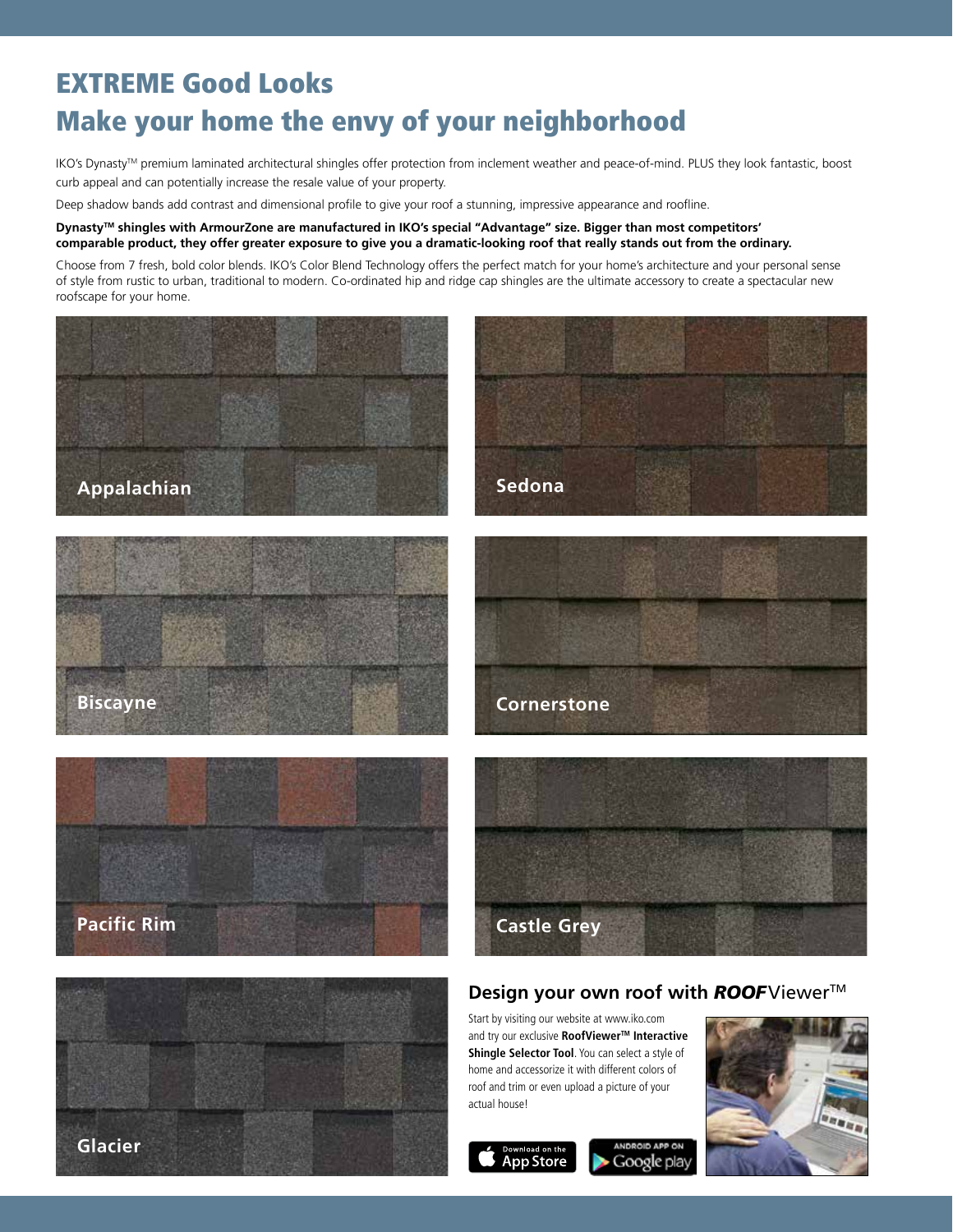# Dynasty<sup>™</sup> with ArmourZone Battles the Elements, Protects Against Inclement Weather

When you choose Dynasty shingles with ArmourZone, you'll have the peace of mind that comes from knowing your home and family will be protected against the elements for many years to come.

A home's biggest enemy is water. Shingles are the first line of defense against water penetration. Shingles that blow off your roof in high wind simply can't do their job.

But high winds, rain and other forms of inclement weather are no match for IKO Dynasty shingles. Thanks to their advanced design, IKO Dynasty shingles are engineered to be one of the most wind-resistant shingles in the IKO line-up. That's why IKO provides a Limited Wind Warranty for winds of up to 130 mph (210 km/h)<sup>1</sup> with the use of only four (4) nails. That's equal to a Category 4 hurricane on the Saffir-Simpson Hurricane Scale.

## Here's a closer look at how IKO Dynasty™ shingles with ArmourZone are built to perform.